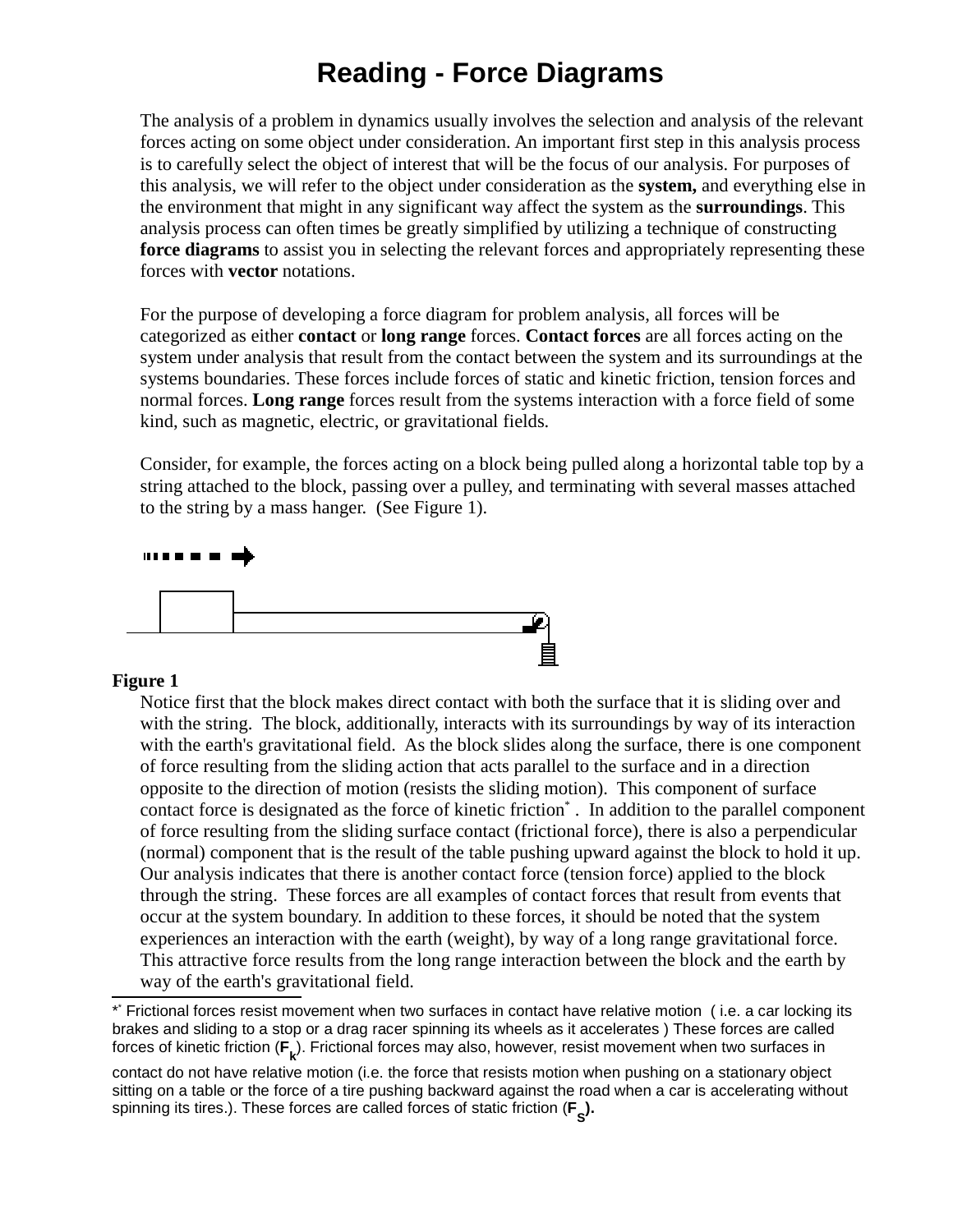All of the forces, as discussed in the preceding paragraph and how they are related to one another are difficult to keep straight in our minds. Thus, an analysis of relevant forces is much more meaningful when it includes a sketch of the system, with vector representations for the relevant forces. The force vector and the agent that gave rise to that vector are labeled with an appropriately subscripted symbol. For example, the vector representing the force of gravity would be designated as  $\mathbf{F}_g$ , the vector representing the force exerted on the system by the string

(tension force) would be designated as  $\mathbf{F}_{T}$ , the force of kinetic friction as  $\mathbf{F}_{k}$ , etc. Finally, constructing a set of coordinate axes on the diagram would provide a frame of reference without which the object's motion could not be adequately described.

Consider the analysis of forces acting on a log as a tractor pulls it at a constant speed. (Figure 2 below) The analysis proceeds as follows:

- 1. Sketch the system and its surroundings.
- 2. Enclose the system within a system boundary.
- 3. Shrink the system to a point at the center of coordinate axes with one axis parallel to the direction of motion.
- 4. Represent all relevant forces (across the system boundary) by a vector labeled with an appropriate symbol.

As an illustration of this process, consider the forces acting on a log being pulled by a tractor follows:



## **Step 1**

Sketch a diagram of the system and its surroundings as illustrated in Figure 2:

Figure 2



**Step 2** In order to assist in the identification of the relevant forces acting on the

system, enclose the system (log)

within a closed boundary line. Figure 3

A broken line was used for emphasis in this sample problem; however, the line need not be broken.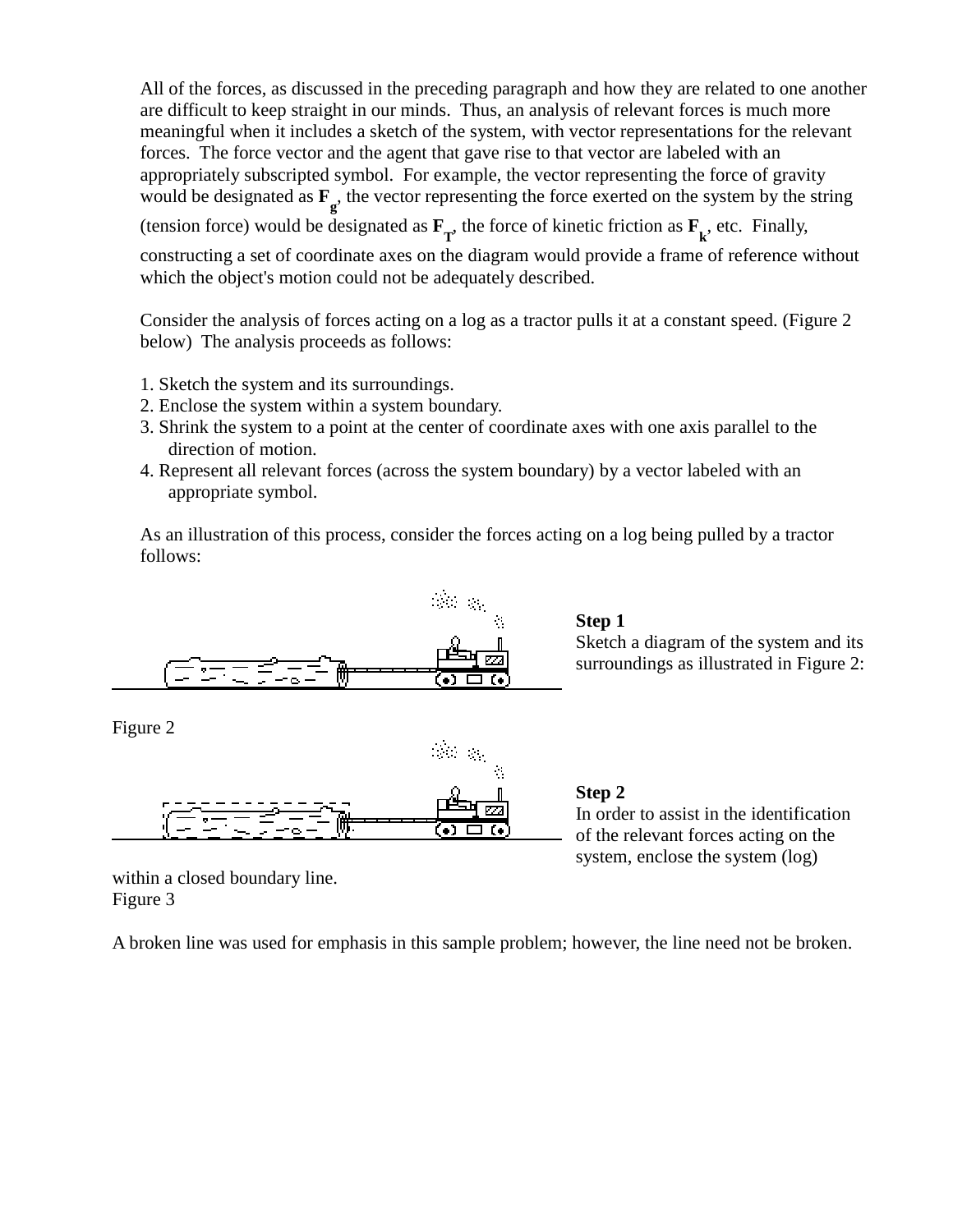

**Step 3** Since the shape of the object is unimportant, shrink it to a point. Place it at the intersection of a set of coordinate axes with one of the *axes parallel to the direction of motion* as shown in figure 4.

### **Step 4**

Proceed around the system boundary line and identify all points at which there is contact between the system (log) and its surroundings. Construct qualitative vectors (indicate directions and relative magnitudes) to represent these forces. The contact forces would be kinetic friction,  $F_k$  (parallel to the supporting surface), the normal force,  $F_N^{\text{}}$  (the component of force that is perpendicular to the supporting surface), and the tension force of the rope,  $F_T$ . The long range force(s), in this case would be only the force of gravity,  $F_g$ . See Figure 4 at left.

Now, it should be easy to determine the net force on the object. To do this, consider the force in each direction (x or y) separately. That is,

x-axis y-axis  $F_T$  and  $F_k$   $F_g$  and  $F_N$ 

In this case, the two forces in the x-direction are equal, but opposite, so they sum to zero. Also note that the two forces in the y-direction sum to zero. Therefore, you can conclude that this object will *not* accelerate in either direction. That leaves two possibilities: it is either motionless, or it is moving at constant velocity.

Remember Newton's 1st Law: If  $\Sigma$ F = 0, then  $\Delta$ v = 0, and If  $\Delta v = 0$ , then  $\Sigma F = 0$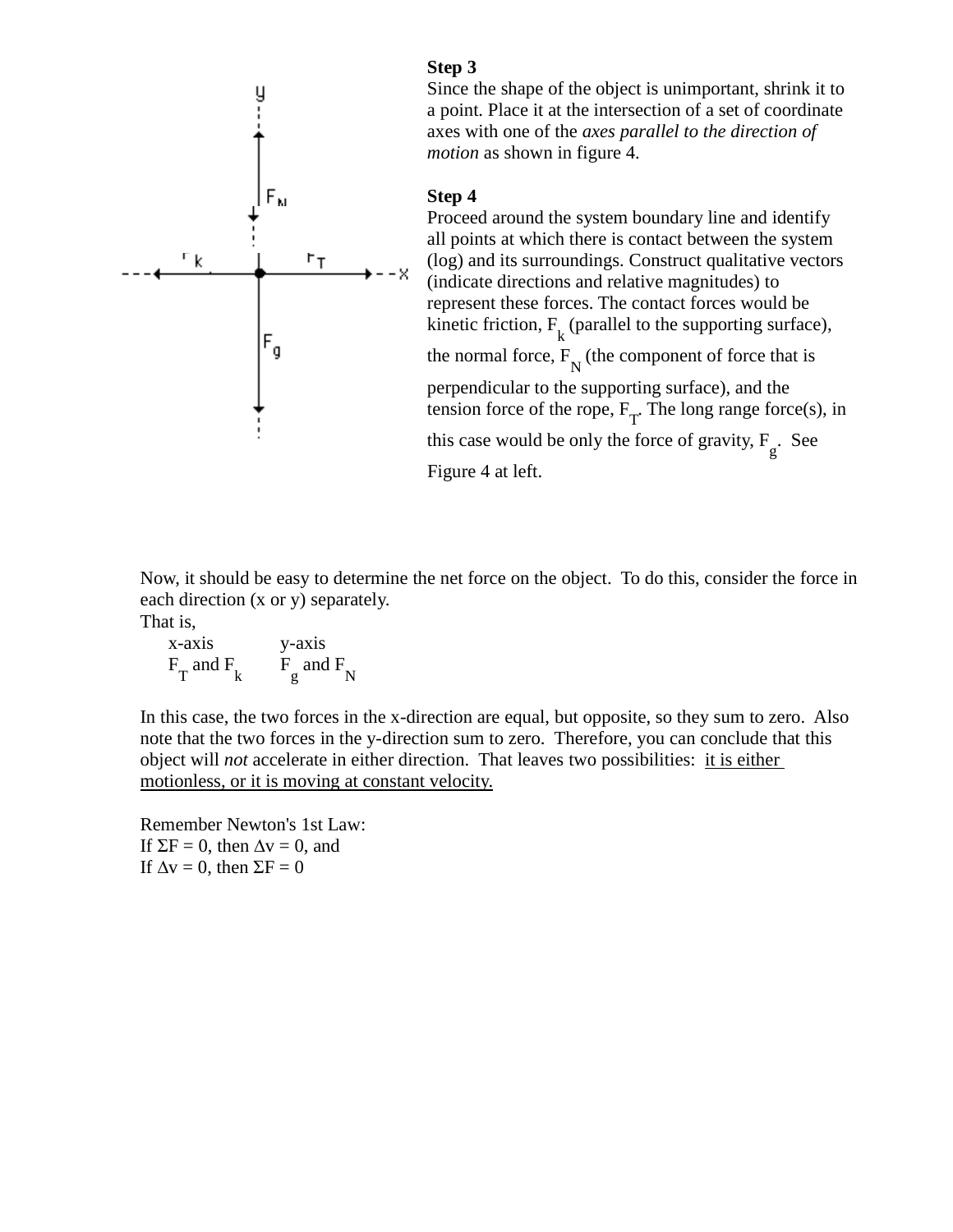

 $F_g$  as the hypotenuse. In this case, the **y**-component cancels out the normal





To determine the **magnitudes** of  $F_x$  and  $F_y$ , you need to use some simple trigonometry. There are just a few points to keep in mind.

x

- 1. The angle  $\theta$  should be drawn so that it is included in the triangle formed by the three vectors.
- 2. The side **opposite** the angle has magnitude equal to the original vector times the **sine** of the angle.

3. The side **adjacent** to the angle has magnitude equal to the original vector times the **cosine** of the angle.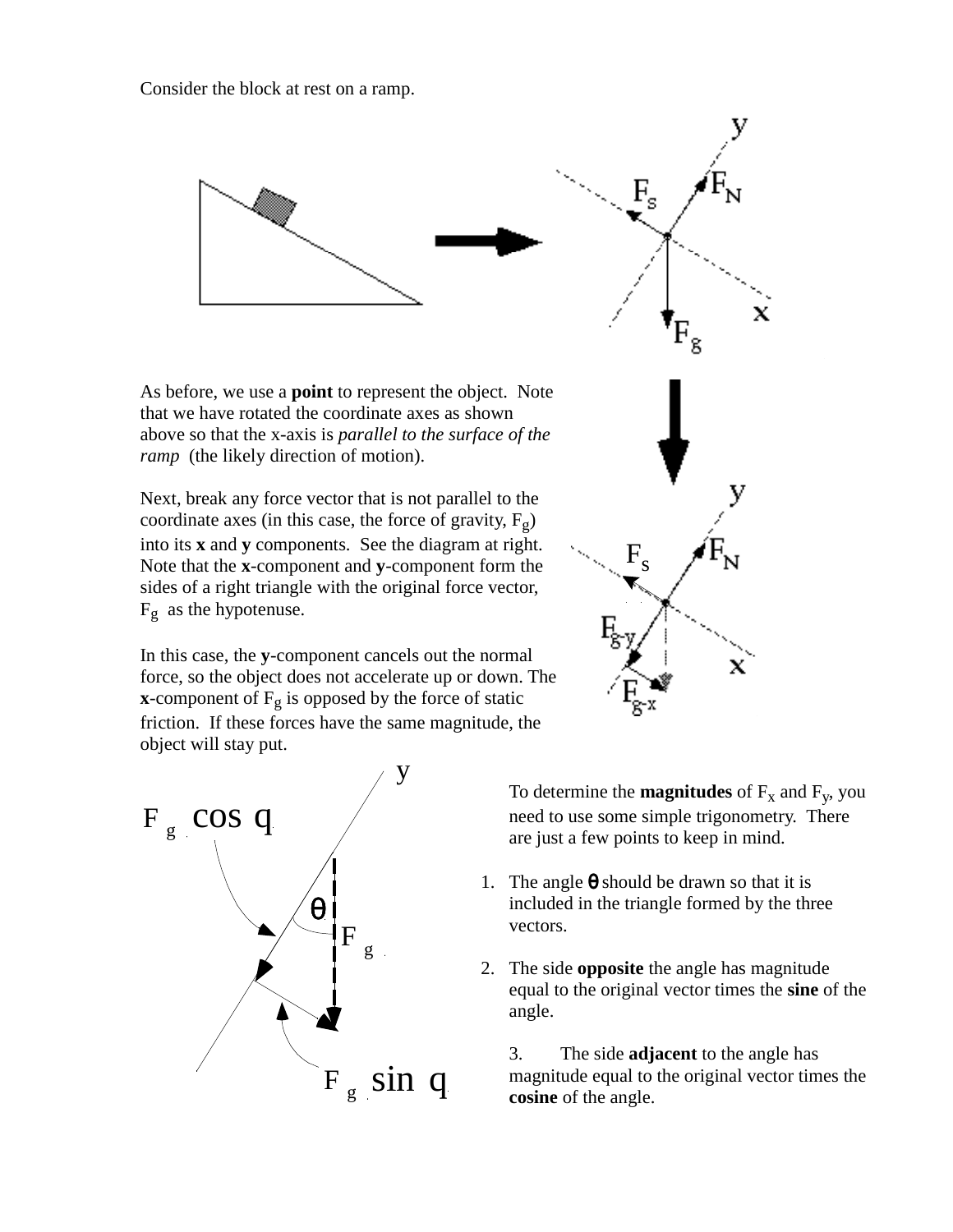**Name** 

Date Pd

# **Worksheet 1**

In each of the following situations, represent the object with a particle. Sketch all the forces acting upon the object, making the length of each vector represent the magnitude of the force.